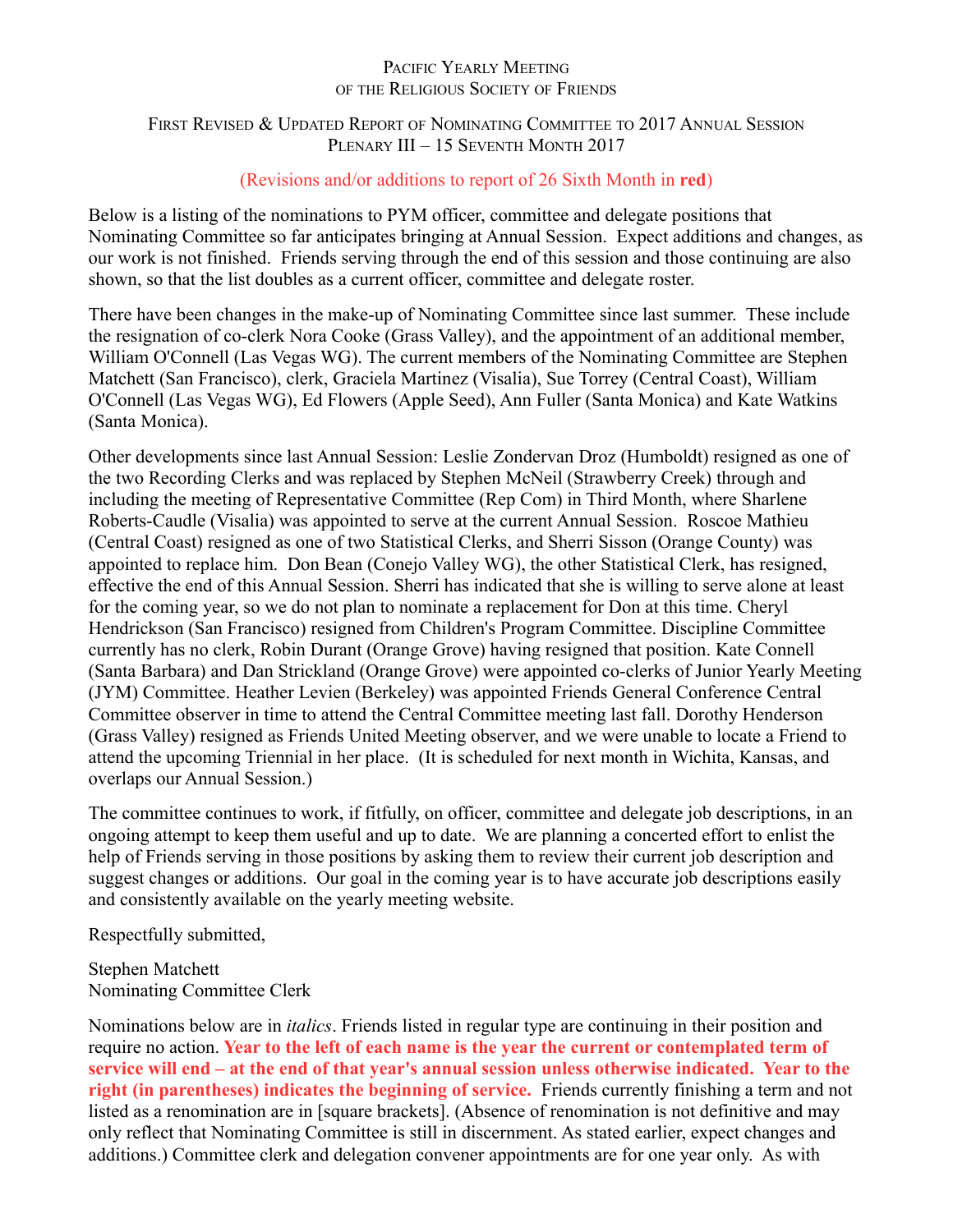names, clerk and convener nominations are in *italics,* while [square brackets] indicate current service. An asterisk (\*) following a clerk or convener nomination indicates it is for a repeat appointment.

# **PYM OFFICERS**

**Presiding Clerk** (one-year term) 2018 *Diego Navarro, Santa Cruz (2015)*

**Assistant to the Clerk** (one-year term)

2018 *Sharon Gates, Orange Grove (2017)*

**Arrangements Clerks** (2 positions, 2-year terms)

[2017 Laura Kohl, La Jolla (2016)] 2018 Sarah Tyrrell, Berkeley (2016) 2019 *Bronwen Hillman, Mexico City (2017)*

**Historian-Archivist** (three-year term)

2019 Jan Tappan, Orange Grove (2013)

**Reading Clerk** (one-year term) [2017 Betty deValcourt, Santa Cruz (2016)] 2018 *Judith Searle, Santa Monica (2017)*

**Recording Clerks** (2 positions, 2-year terms) [2017 Sharlene Roberts-Caudle, Visalia (2017)]

2018 Jim Anderson, Chico (2016)

2019 *Sharlene Roberts-Caudle, Visalia (2017)*

**Registrars** (2 positions, 2-year terms)

[2017 Heather Levien, Berkeley (2015)]

2018 Rick Altherr, San Jose (2016)

2019 *Joe Magruder, Berkeley (2017)*

**Statistical Clerk** (three-year term) 2019 Sherri Sisson, Orange County (2017)

**Treasurer** (three-year term, 10/1 - 9/30) 2019 Roy Allen, Berkeley (2013)

# **PYM COMMITTEES**

(LISTED ALPHABETICALLY, EXCEPT NAMING AND NOMINATING, FOUND LAST)

## **Children's Program Committee**

(6 members, 3-year terms)

2018 Chamba Cooke, Grass Valley (2015) *clerk\**

2018 Peggy Craik, Conejo Valley WG (2016)

*2018 Carol Cruickshank, San Francisco (2015)*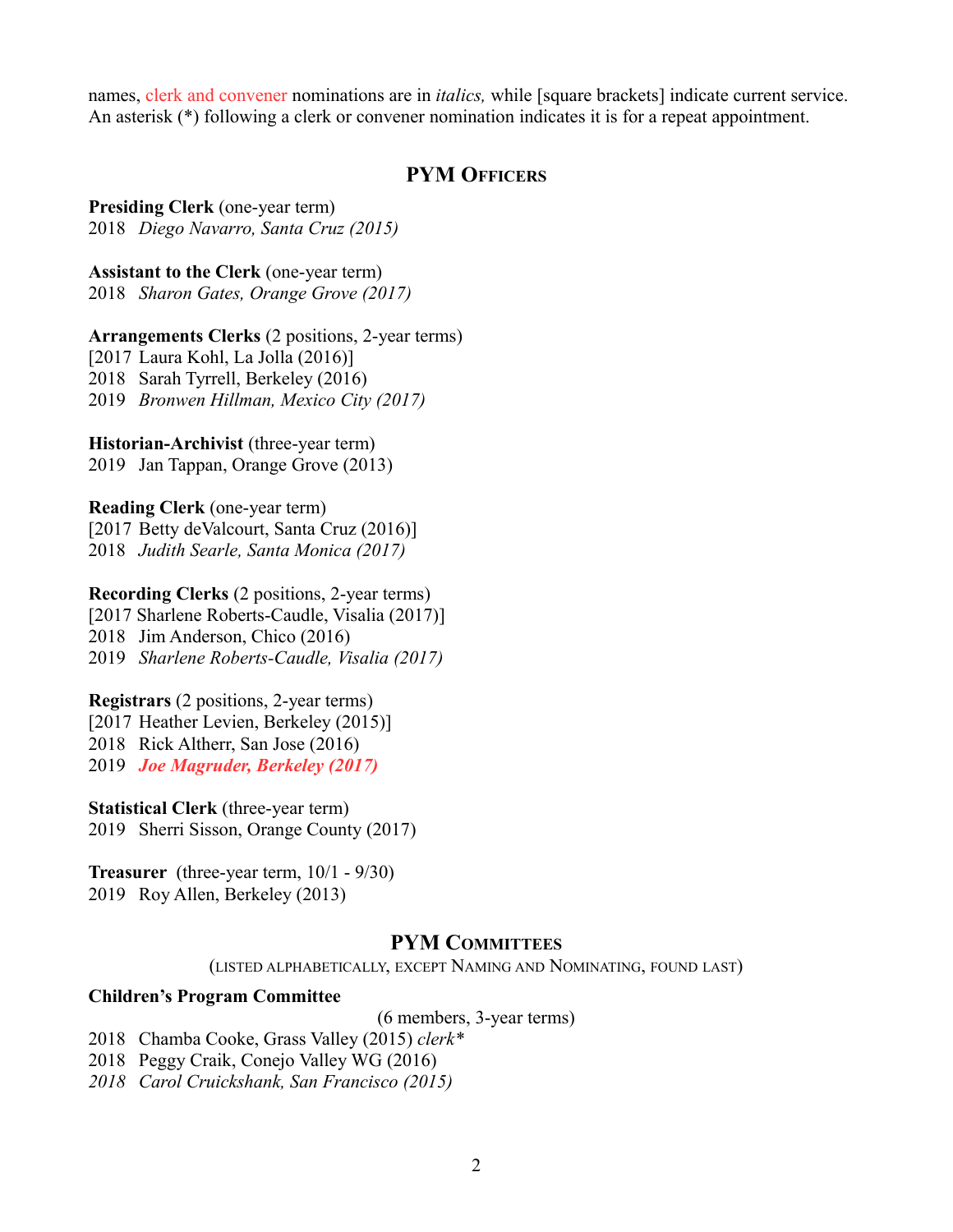\_\_\_\_\_\_\_\_\_\_\_\_\_\_\_\_\_\_\_\_\_\_\_\_

*Ragni Larson-Orta, Visalia (2017)***withdrawn**

 **\_\_\_\_\_\_\_\_\_\_\_\_\_\_\_\_\_\_\_\_\_\_\_\_**  $\overline{\phantom{a}}$ 

Ex Officio: current and immediate past program coordinators: 2017 Nate Secrest, Lake County WG (2016) (current and immediate past)

## **Discipline Committee AKA Faith & Practice Revision Committee**

(6 members, 3-year terms) [2017 Robin Durant, Orange Grove (2015)]

- Chuck Orr, La Jolla (2014)
- Laura Magnani, Berkeley (2016)

Liz Baker, Sacramento (2013)

Patricia Portillo, Sacramento (2016)

*Carl Magruder, Strawberry Creek (2014)*

*Robin Durant, Orange Grove (2015)*

Ex Officio: Historian-Archivist

## **Finance Committee**

(6 members, 3-year terms)

- [2017 Matha Hunkins, Humboldt (2010)]
- **Mary Miché, Lake County (2012)***resigning*
- Sandy Farley, Palo Alto (2015)
- **\_\_\_\_\_\_\_\_\_\_\_\_\_\_\_\_\_\_\_\_\_\_\_\_**
- David Barrows, San Diego (2015) *clerk\**
- Deborah Marks, Strawberry Creek (2016)

*Sharon Shen, Berkeley (2015)*

*Emma Castanedo, La Jolla (2017)*

Ex Officio: Treasurer, Statistical Clerk

#### **Holding Corporation**

(6 members, 3-year terms)

- Peter Neumann, Santa Barbara (2015)
- Beth McCleary, Reno (2012)
- Jeff Kroeber, San Jose (2013)
- Stratton Jaquette, Palo Alto (2016)

*Jennifer Carr, Las Vegas (2014)* 

*Sharlene Roberts-Caudle, Visalia (2014)*

Ex Officio: Treasurer, Presiding Clerk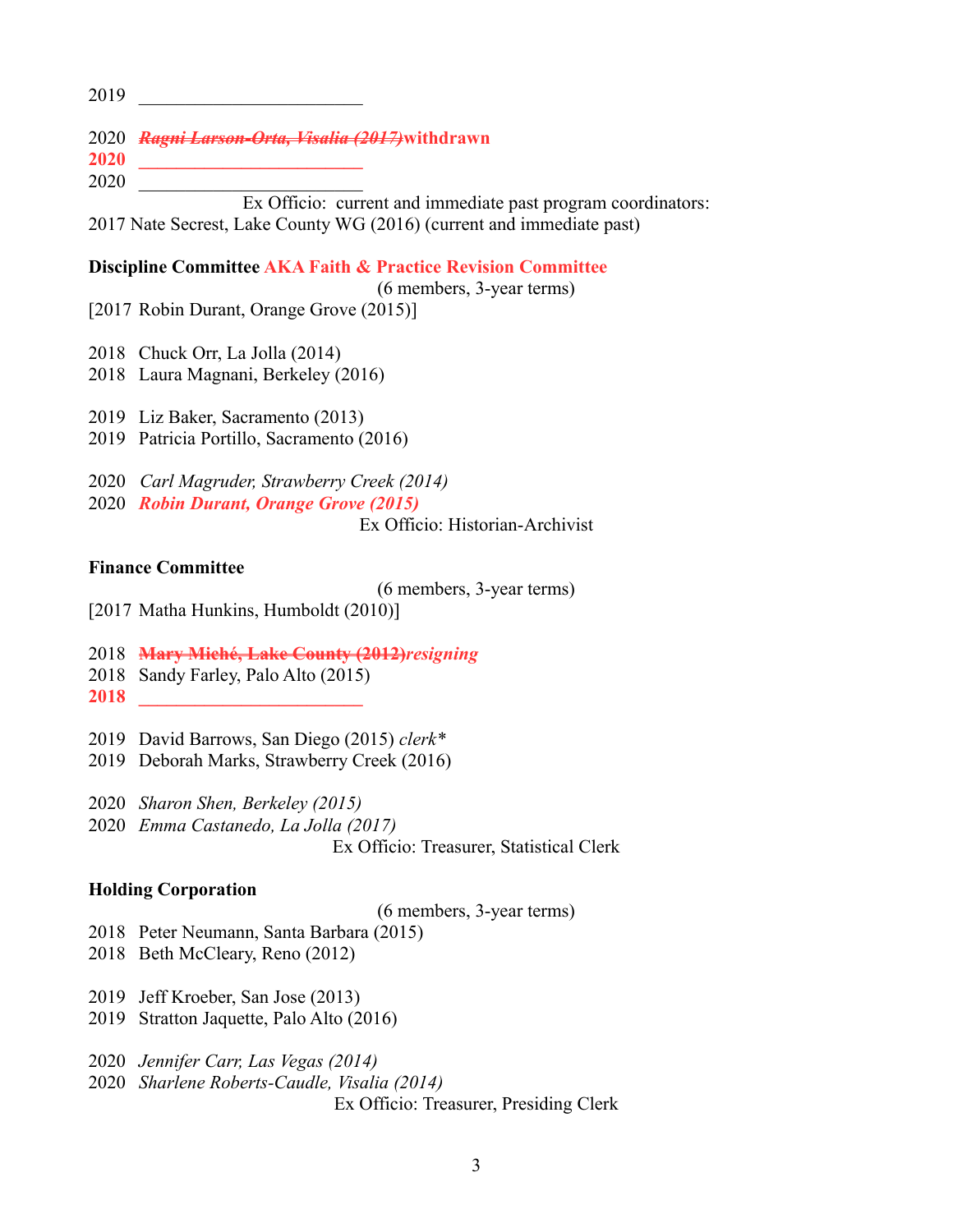(Holding Corp. appoints its own officers)

#### **Junior Yearly Meeting Committee**

(9 members, 3-year terms)

- [2017 Steve Leeds, San Francisco (2011)]
- [2017 Don McCormick, Grass Valley (2017)]
- 2018 Kate Connell, Sta.Barbara (2012) [co-clerk]
- 2018 Muriel Strand, Sacramento (2015)
- 2018 *Erika Tarabini, Chico (2013)*
- 2019 Dan Strickland, Or. Gv. (2013) [co-clerk]
- 2019 Suzanne Doss, Orange Grove (2013)
- 2019 (intentionally left unfilled)
- 2020 *Don McCormick, Grass Valley (2017)*
- 2020 *Sarah Armstrong Jones, Big Island (2017)*
- 2020 *Larissa Keeler, Strawberry Creek (2017)*

Ex Officio: Youth Programs Coordinator

(Note: this is the adult committee; JYM teens appoint their own JYM Clerk(s) and Ministry  $\&$ 

Oversight Committee, whose names are reported at Annual Session)

#### **Latin American Concerns Committee**

(5-9 members, 3-year terms)

(plus three members appointed year-to-year by Guatemala Scholarship Program, El Salvador Project & Casa de los Amigos (Mexico))

- 2018 Ann Boone, Redwood For. (2015)
- 2018 Linda Rowell, Chico (2015)
- 2019 Betty Guthrie, Orange County (2016)
- 2019 Nate Secrest, Lake County (2016)
- 2019 Laura Kohl, La Jolla (2013)
- 2020 *Margaret Bean, Guatemala (2013)*
- 2020 *Burton Housman, La Jolla (2015)*
- [2017 Casa **Patricia Constantino, Mexico City**]
- [2017 El S. Trudy Reagan, Palo Alto]
- [2017 Guat. Donna Smith, Redwood For., clerk]*clerk*
- (2018 Casa information being obtained)
- (2018 El S. information being obtained)
- (2018 Guat. information being obtained)

## **Ministry and Oversight Committee**

(9 members, 3-year terms)

- [2017 Bronwen Hillman, Mexico City (2011)]
- [2017 Joe Magruder, Berkeley (2011)]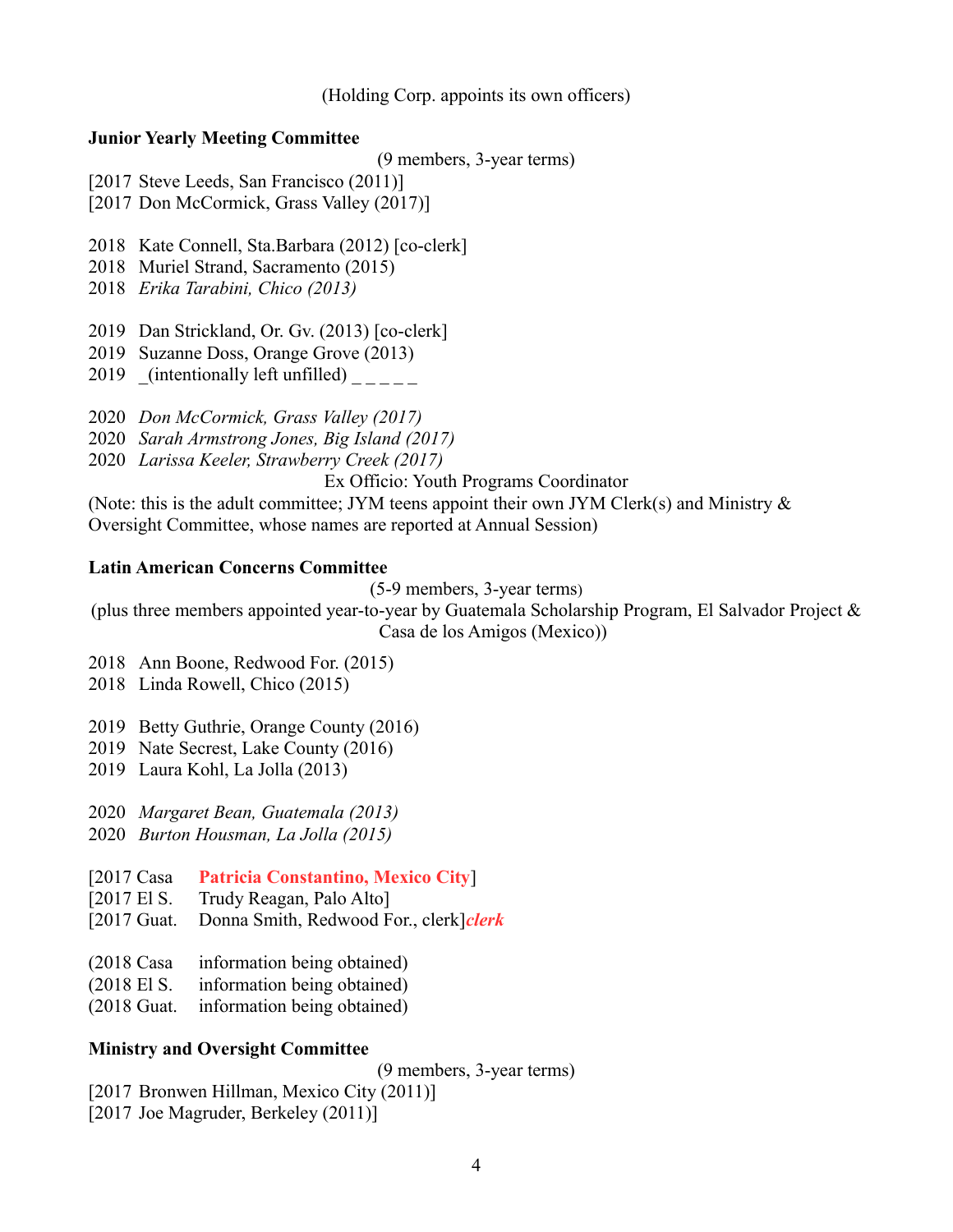[2017 Julie Harlow, Davis (2014)]

- Janet Gastil, San Diego (2014)
- Sally Kingsland, Straw.Ck.(2015) *co-clerk\**
- Kylin Navarro, Berkeley (2015) *co-clerk\**
- Shayne Lightner, Santa Monica (2013)
- Jim Summers, La Jolla (2016)
- Valerie Nuttman, Santa Cruz (2016)
- *Thistle West, Strawberry Creek (2017)*
- \_\_\_\_\_\_\_\_\_\_\_\_\_\_\_\_\_\_\_\_\_\_\_\_
- \_\_\_\_\_\_\_\_\_\_\_\_\_\_\_\_\_\_\_\_\_\_\_\_

## **Peace and Social Order Committee**

(9 members, 3-year terms)

- [2017 Bill Spencer, Humboldt (2011)]
- [2017 Anthony Manousos, O.Grv.(2014) co-clerk]
- [2017 Stephen McNeil, Str. Crk. (2014) co-clerk]
- Eric Straatsma, Redwood Forest (2015)
- \_\_\_\_\_\_\_\_\_\_\_\_\_\_\_\_\_\_\_\_\_\_\_\_
- \_\_\_\_\_\_\_\_\_\_\_\_\_\_\_\_\_\_\_\_\_\_\_\_
- Linda Dunn, Inland Valley (2016)
- Shannon Frediani, Santa Cruz (2016)
- Sandra Gey, Berkeley (2013)
- *Graciela Martinez, Visalia (2017)*
- \_\_\_\_\_\_\_\_\_\_\_\_\_\_\_\_\_\_\_\_\_\_\_\_
- \_\_\_\_\_\_\_\_\_\_\_\_\_\_\_\_\_\_\_\_\_\_\_\_

Ex Officio: clerks CPQM & SCQM P&SO, 1 PYM FCNL rep., & PYM FCL rep.

#### **Religious Educ. for Children Cmte.**

(Inactive; no appointments since 2015)

- [2017 Elizabeth Bills, La Jolla (2014)]
- John Cantu, Santa Cruz (2012)
- Delcy Steffy, Sacramento (2013)

## **Secretariat Committee**

(3 members, 3-year terms)

[2017 Martha Carey, La Jolla (2016)]

- Elisa Jo Harkness, Santa Monica (2015)
- George Mills, Palo Alto (2016) *clerk*
- *Martin Walden, Central Coast (2017)*

Ex Officio: Assistant to the (Presiding) Clerk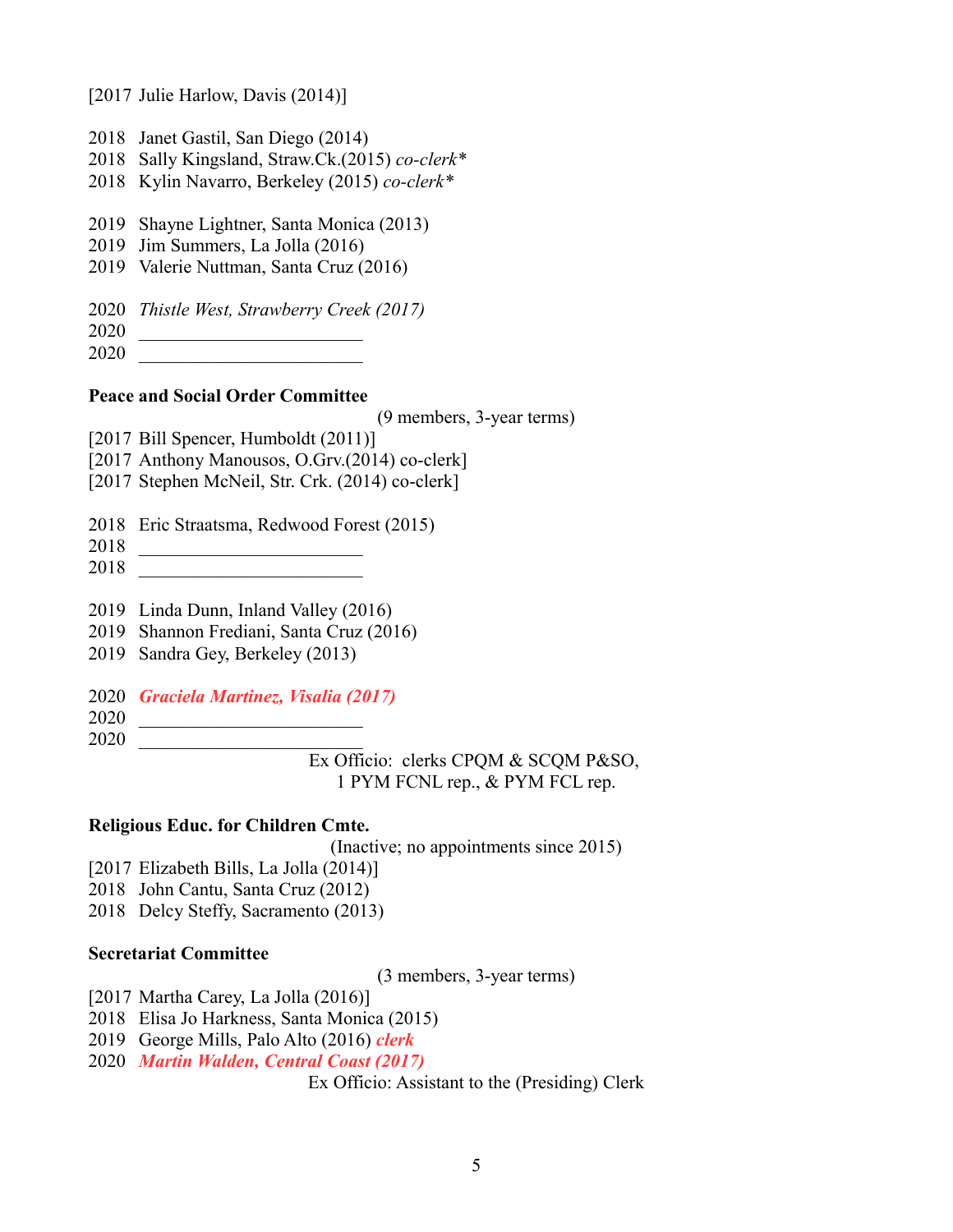## **Site Committee**

(Inactive; no appointments since 2015)

- [2017 Paul Harris, Redwood Forest (2011)]
- 2018 John Pixley, Claremont (2009)
- 2018 Sue Torrey, Central Coast (2015)

Ex Officio: current & immediate past Arrangements Clerks

## **Unity with Nature Committee**

(9 members, 3-year terms)

- [2017 Meagan Fischer, Chico (2014)]
- [2017 Rick Herbert, Strawberry Creek (2014)]
- [2017 Tom Farley, Palo Alto (2016)]
- 2018 Catya de Neergaard, Str.Ck. (2013) [clerk]
- 2018 **\_\_\_\_\_\_\_\_\_\_\_\_\_\_\_\_\_\_\_\_\_\_\_\_**
- 2018 **\_\_\_\_\_\_\_\_\_\_\_\_\_\_\_\_\_\_\_\_\_\_\_\_**
- 2019 Shelley Tanenbaum, Strawberry Ck. (2013)
- 2019 Andi Macleod, La Jolla (2016)
- 2019 Sharon Shen, Berkeley (2016)
- 2020 **\_\_\_\_\_\_\_\_\_\_\_\_\_\_\_\_\_\_\_\_\_\_\_\_**
- 2020 **\_\_\_\_\_\_\_\_\_\_\_\_\_\_\_\_\_\_\_\_\_\_\_\_**
- 2020 **\_\_\_\_\_\_\_\_\_\_\_\_\_\_\_\_\_\_\_\_\_\_\_\_**

## **Youth Programs Coordinator**

(appointed by Youth Programs Coord. Cmte.)

- - - - Alyssa Nelson, Davis (2011)

# **Youth Programs Coordinating Cmte. (YPCC)**

(6 members, 3-year terms)

[2017 Steve Leeds, San Francisco (2011)]

- 2018 Barbara Babin, Redwood Forest (2016)
- 2018 *Gail Eastwood, So. Humboldt WG (2017)*
- 2019 Melissa Lovett-Adair, Ctrl. Coast (2016)
- 2019 Bertha Peña, Mexico City (2016) *clerk\**
- 2020 *Jennifer Carr, Las Vegas (2013)*
- 2020 *Stephen Myers, Sacramento (2014)*

# **YPCC Youth Members**

(4 members, 1-year terms; nominated by YPCC)

- [2017 Kylin Navarro, Berkeley (2014)]
- [2017 Rebekah Percy, La Jolla (2015)]
- [2017 Julian Garrett, San Jose (2016)]

2018 **\_\_\_\_\_\_\_\_\_\_\_\_\_\_\_\_\_\_\_\_\_\_\_\_**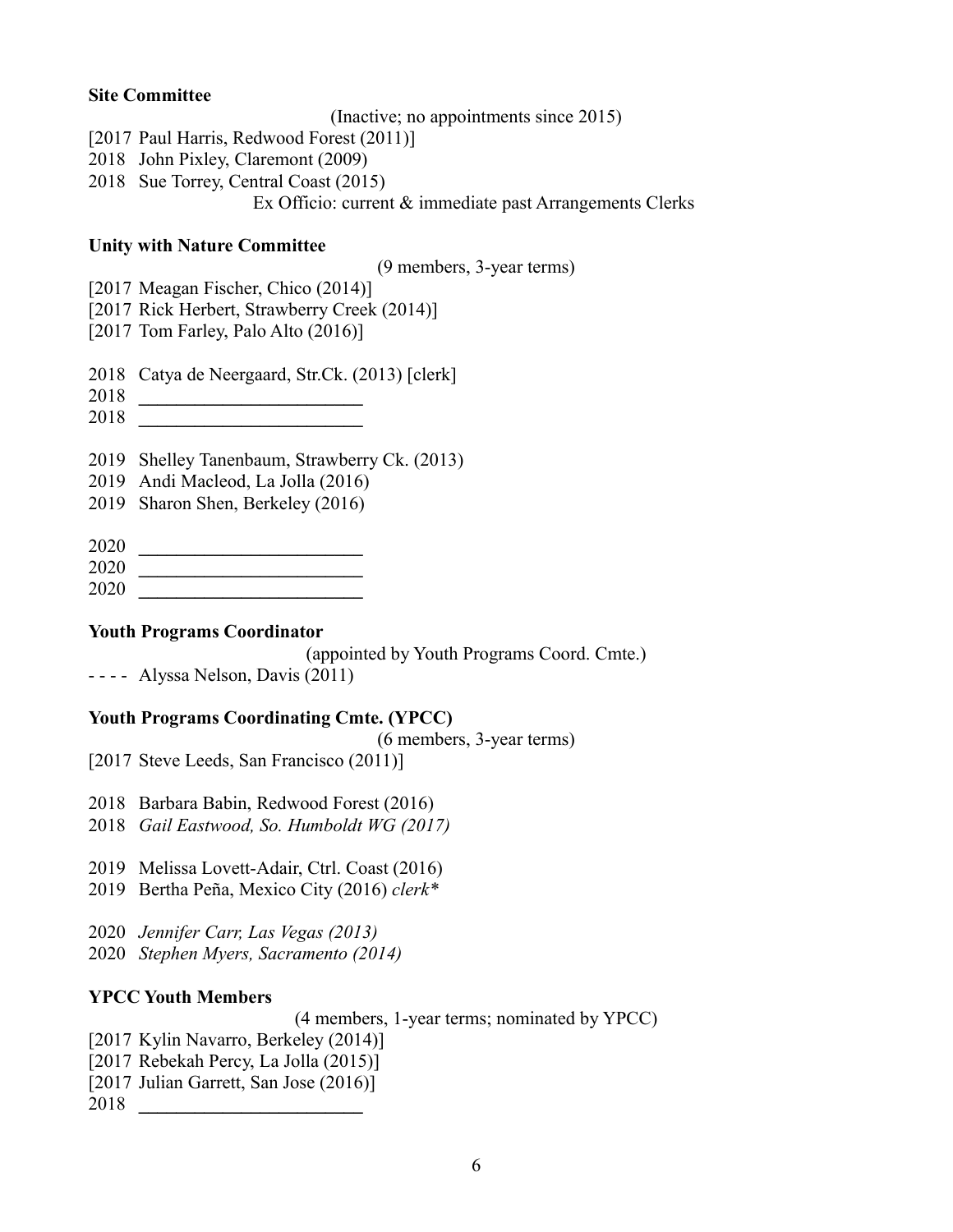2018 **\_\_\_\_\_\_\_\_\_\_\_\_\_\_\_\_\_\_\_\_\_\_\_\_**

2018 **\_\_\_\_\_\_\_\_\_\_\_\_\_\_\_\_\_\_\_\_\_\_\_\_**

2018 **\_\_\_\_\_\_\_\_\_\_\_\_\_\_\_\_\_\_\_\_\_\_\_\_**

## **Naming Committee** (appointed at Rep. Com.)

(3 members, 1-year terms through first First Day of Third Month)

2018 Steve Leeds, San Francisco (2017)

2018 Bertha Peña, Mexico City (2017), convener

2018 Sue Scott, Inland Valley (2017)

## **Nominating Committee**

## (9 members, 3-year terms)

## (*nominated by Naming Committee*)

[2017 Stephen Matchett, San Fran.(2011) clerk]

[2017 Graciela Matinez, Visalia (2013)]

2018 Sue Torrey, Central Coast (2016)

2018 William O'Connell, Las Vegas WG (2017)

*(2018 \_\_\_\_\_\_\_\_\_\_\_\_\_\_\_\_\_\_\_\_\_\_\_\_)*

2019 Ed Flowers, Apple Seed (2016)

2019 Ann Fuller, Santa Monica (2016)

2019 Kate Watkins, Santa Monica (2016)

| (2020) |  |
|--------|--|
| (2020  |  |
| (2020) |  |

# **PYM DELEGATES (REPRESENTATIVES AND OBSERVERS) TO OTHER ORGANIZATIONS**

## **REPRESENTATIVES:**

## **American Friends Service Committee (AFSC) Corporation**

(target of 2 representatives, 3-year terms)

[2017 David Barrows, San Dieg(2014) convener]

- [2017 Graciela Martinez, Visalia (2014)]
- 2018 Nancy Mellor, Sacramento (2012) *convener*

2019 Shannon Frediani, Santa Cruz (2016)

# **Friends Bulletin Corp. (***Western Friend***) Board of Directors**

(3 representatives, 3-year terms; 9-member board also includes 3 representatives each from North

Pacific and InterMountain YMs)

- 2018 Jim Anderson, Chico (2015) *convener\**
- 2019 Doug Smith, Reno (2015)
- 2020 *Claire Gorfinkel, Orange Grove (2016)*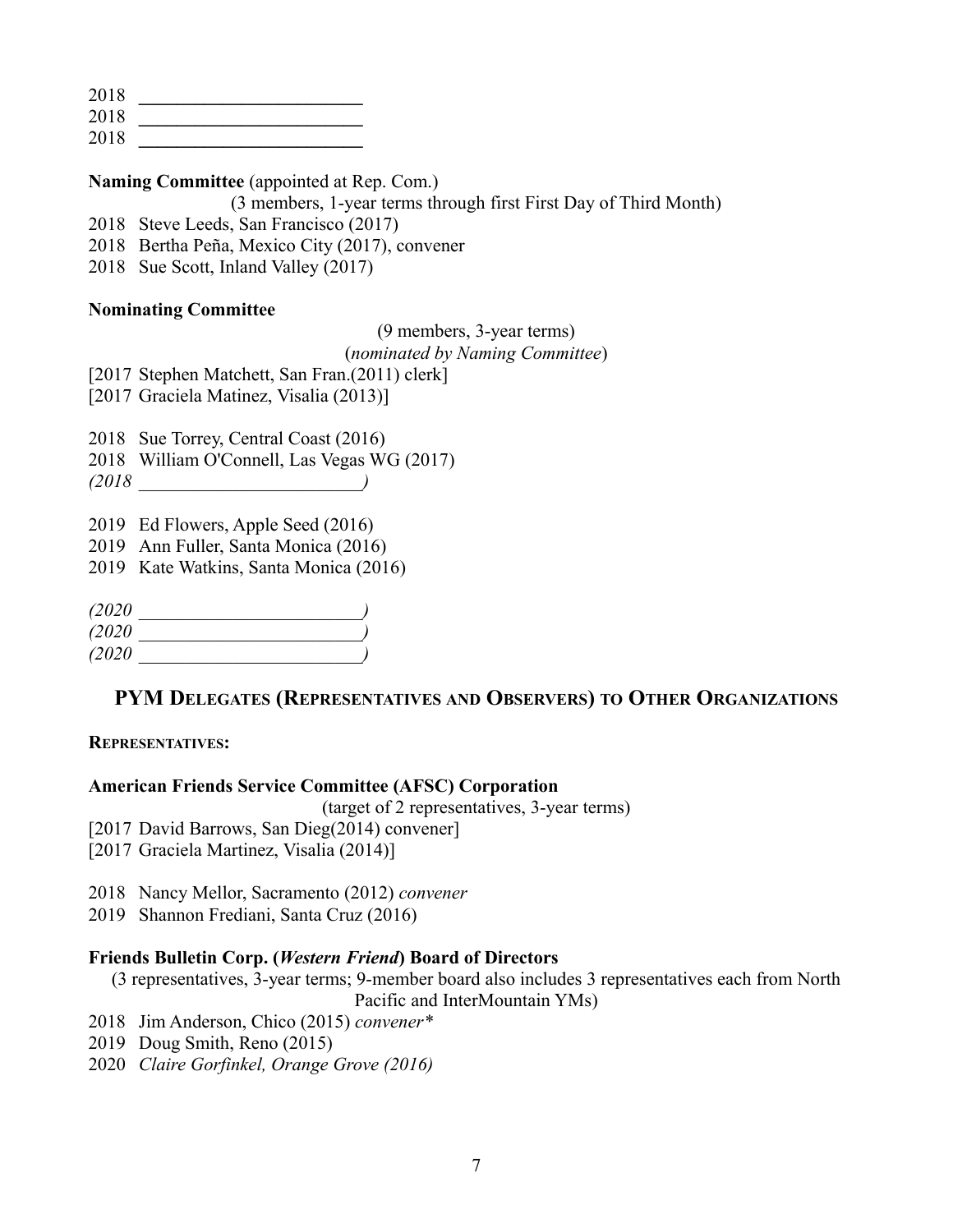## **Friends Committee on Legislation of California (FCLCA)**

(appointed by Peace & Social Order Committee)

(2018 **\_\_\_\_\_\_\_\_\_\_\_\_\_\_\_\_\_\_\_\_\_\_\_\_**)

## **Friends' Committee on National Legislation (FCNL)**

(6 representatives, 3-year terms) (see note below)

[2017 Carolyn Stephenson, Honolulu (2013)]

[2017 Carin Pacifico, Palo Alto (2014)]

2018 Stephen McNeil, Str.Crk. (2015) *convener\**

2018 Anthony Manousos, Orange Grove (2016)

- 2019 Carolyn Levering, Santa Cruz (2016)
- 2019 Robert Levering, Santa Cruz (2016)
- 2020 *Klara East, Visalia (2017)*

2020 **\_\_\_\_\_\_\_\_\_\_\_\_\_\_\_\_\_\_\_\_\_\_\_\_**

(FCNL has indicated it can fund four of our representatives, so we are not restricted to two)

# **Friends Peace Team Project Board of Directors**

(1 representative, 3-year term)

2018 Gay Howard, Central Coast (2009)

## **Friends World Cmte. for Consultation (FWCC) Section of the Americas**

(target of 2 representatives, 3 year terms)

- [2017 Roena Oesting, La Jolla (2011)]
- [2017 Hulda Muaka, Palo Alto (2014)]
- 2018 Lee Sisson, Orange County (2015)
- 2019 Jan Turner, Humboldt (2013)
- 2019 Emlyn Buskirk, Live Oak (2016)

# **Quaker Earthcare Witness (QEW)**

(appointed by Unity with Nature Committee)

(2018 **\_\_\_\_\_\_\_\_\_\_\_\_\_\_\_\_\_\_\_\_\_\_\_\_**)

# **Wm. Penn House Natl. Consultative Cmte.**

(1 representative, 1-year term; selected from FCNL delelgation) [2017 Robert Levering, Santa Cruz (2016)]

2018 **\_\_\_\_\_\_\_\_\_\_\_\_\_\_\_\_\_\_\_\_\_\_\_\_**

**OBSERVERS:**

# **Evangelical Friends Church Southwest**

2019 Sandy Kewman, Grass Valley (2016)

# **Friends General Conference (FGC) Central Committee**

2019 Heather Levien, Berkeley (2016)

## **Friends United Meeting (FUM)**

2018 **\_\_\_\_\_\_\_\_\_\_\_\_\_\_\_\_\_\_\_\_\_\_\_\_**